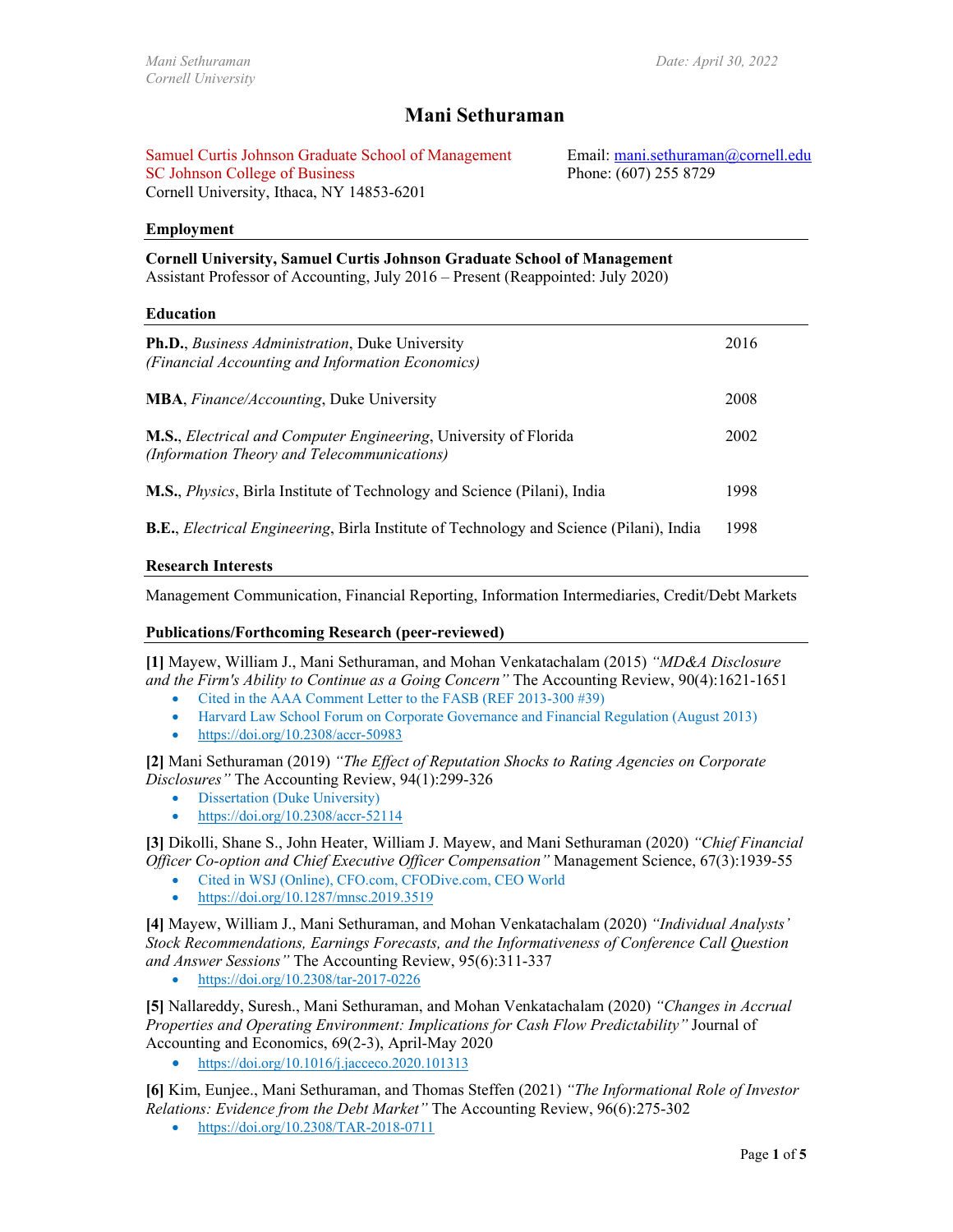**[7]** Rennekamp, Kristina., Mani Sethuraman, and Blake Steenhoven (2022) *"Engagement in Earnings Conference Calls"* Journal of Accounting and Economics (Forthcoming)

• Winner of the AAA ABO Conference Outstanding Manuscript Award (2019)

### **Working Papers**

Guest, Nicholas., Ashish Ochani, and Mani Sethuraman *"The Media Goes Where They're Needed: The Relation Between Firms' Investor Base and Media Coverage"* 

• Duke University School of Law – GFMC – The FinReg Blog

Cortes, Gustavo., Mani Sethuraman, and Felipe Silva *"Helping Wall Street Understand Fed Speak: Monetary Policy Communication and Corporate Conference Calls"* 

# **Awards & Honors**

| Half Century Faculty Research Fellowship (Cornell Johnson Award)   | 2021-2022 |
|--------------------------------------------------------------------|-----------|
| AAA ABO Conference Outstanding Manuscript Award                    | 2019      |
| Outstanding Contribution in Reviewing (AOS Journal)                | 2017      |
| Deloitte Foundation Doctoral Fellowship                            | 2015      |
| AAA/Deloitte Foundation/J. Michael Cook Doctoral Consortium Fellow | 2015      |
| Duke University Graduate Fellowship                                | 2011-2016 |
| Duke Fuqua Scholar Award                                           | 2008      |
| University of Florida Graduate Assistant Scholarship               | 2000-2001 |

#### **Teaching Interests**

Financial Accounting, Corporate Financial Reporting, Financial Statement Analysis, Valuation

# **Teaching**

| Corporate Fin. Reporting I, Cornell (Undergraduate)<br>Corporate Fin. Reporting I, Cornell (Undergraduate)<br>Financial Accounting, Cornell (AMBA / Tech MBA)<br>Corporate Fin. Reporting I, Cornell (Undergraduate)<br>Intermediate Accounting I, Cornell (Undergraduate)<br>Financial Accounting, Cornell (Tech MBA) | $(4.65; 4.51$ out of 5.00)<br>$(4.66; 4.74 \text{ out of } 5.00)$<br>$(4.90; 4.68$ out of $5.00)$<br>$(4.55; 4.75$ out of 5.00)<br>$(4.66; 4.60$ out of $5.00)$<br>$(4.97 \text{ out of } 5.00)$ | 2021<br>2020<br>2020<br>2019<br>2018<br>2018<br>2017 |
|------------------------------------------------------------------------------------------------------------------------------------------------------------------------------------------------------------------------------------------------------------------------------------------------------------------------|--------------------------------------------------------------------------------------------------------------------------------------------------------------------------------------------------|------------------------------------------------------|
| Intermediate Accounting I, Cornell (Undergraduate)                                                                                                                                                                                                                                                                     | $(4.84; 4.87 \text{ out of } 5.00)$                                                                                                                                                              |                                                      |
| Intermediate Accounting I, Cornell (Undergraduate)                                                                                                                                                                                                                                                                     | $(4.80; 4.76$ out of $5.00)$                                                                                                                                                                     | 2016                                                 |
| Financial Accounting Preterm Review, Duke (MBA)                                                                                                                                                                                                                                                                        | $(6.70 \text{ out of } 7.00)$                                                                                                                                                                    | 2015                                                 |
| Financial Accounting, Duke (Undergraduate)                                                                                                                                                                                                                                                                             | $(4.73 \text{ out of } 5.00)$                                                                                                                                                                    | 2014                                                 |
| Summer Math Review, Duke (MBA)                                                                                                                                                                                                                                                                                         | $(6.33; 6.60; 6.72$ out of $7.00)$                                                                                                                                                               | 2012-2014                                            |

# **Service - External**

| Reviewer, MIT Sloan Asia Conference in Accounting                 | 2022      |
|-------------------------------------------------------------------|-----------|
| Reviewer, USC – CETAFE Conference                                 | 2022      |
| Editorial Board Member – The Accounting Review                    | $2020-$   |
| Reviewer, Hawaii Accounting Research Conference                   | 2020      |
| Reviewer, Conference on Financial Economics and Accounting (CFEA) | 2019      |
|                                                                   |           |
| Reviewer, CAAA Annual Conference                                  | 2019      |
| Reviewer, AAA FARS Midyear Meeting                                | 2015-2022 |
|                                                                   |           |

#### **Service – Internal (Cornell)**

| Dissertation Committee – Eunjee Kim (Accounting) – Placement: Texas A&M          | 2021        |
|----------------------------------------------------------------------------------|-------------|
| Dissertation Committee – Pradeep Muthukrishnan (Finance) – Placement: Tulane     | 2022        |
| Dissertation Committee – Isaac Smith (Finance) – Placement: San Diego State Univ | 2022        |
| Dissertation Committee – Hassan Ilyas (Finance)                                  | In Progress |
| Dissertation Committee – Ashish Ochani (Accounting)                              | In Progress |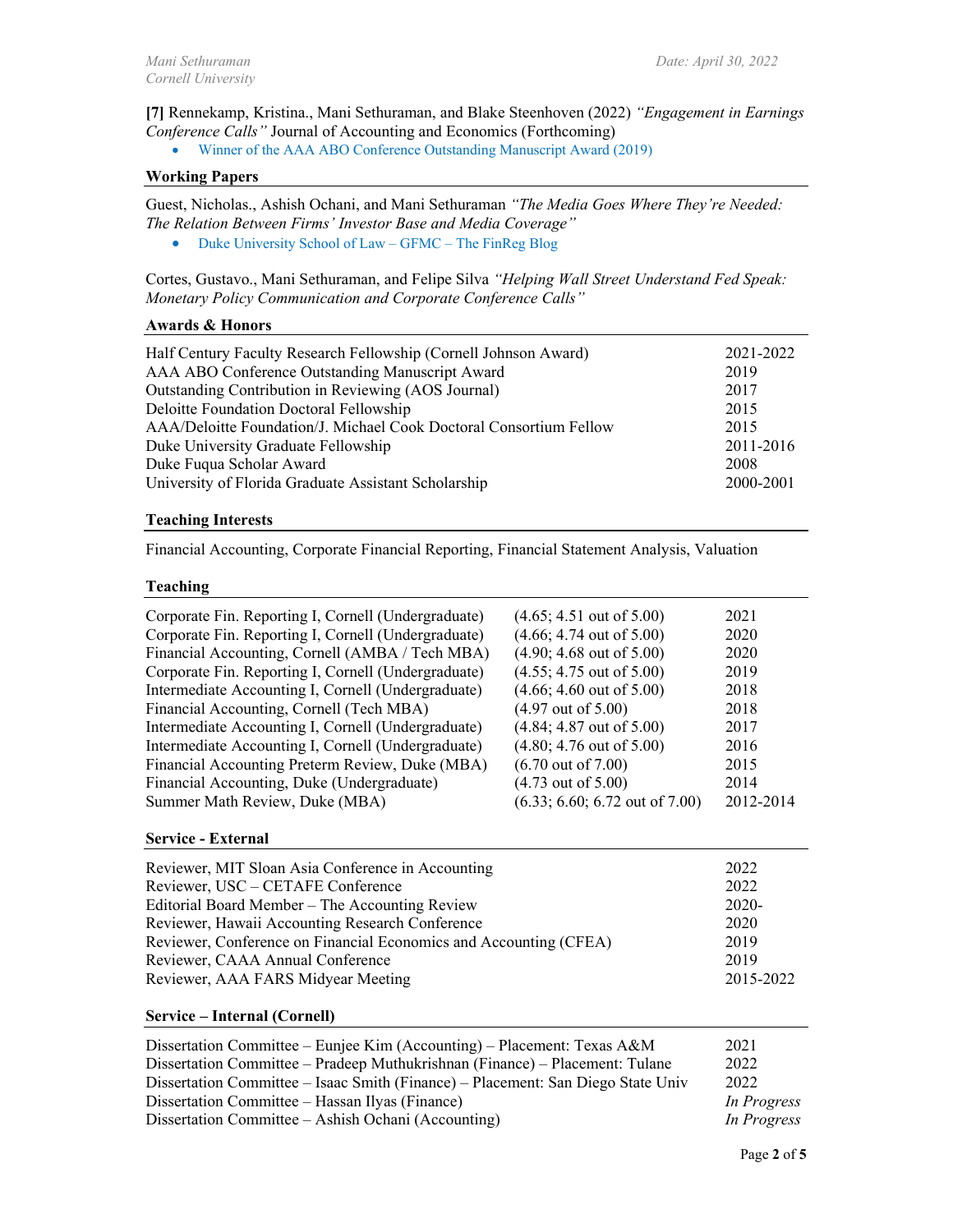# **Ad-hoc Referee**

Journal of Business Ethics<br>
Contemporary Accounting Research<br>
Review of Accounting Studies Contemporary Accounting Research<br>Journal of Financial Reporting European Accounting Review Journal of Accounting Research Management Science

The Accounting Review Accounting, Organizations, and Society Research Grants Council of Hong Kong

# **Conference Presentations**

| Accounting Research Conference (ISB, India)                                     | 2021 |
|---------------------------------------------------------------------------------|------|
| Accounting Research Conference (IIM-B, India)                                   | 2020 |
| Intelligent Information Retrieval in Accounting and Finance (Peking University) | 2019 |
| University of Southern California – CETAFE Conference                           | 2019 |
| Dartmouth Accounting Research Conference                                        | 2018 |
| Cornell Accounting Summer Mini-Conference                                       | 2018 |
| CMU Accounting Symposium and Mini-Conference                                    | 2017 |
| Accounting Research Conference (ISB, India)                                     | 2017 |
| AAA FARS Midyear Meeting                                                        | 2017 |
| AAA/Deloitte Foundation/J. Michael Cook Doctoral Consortium                     | 2015 |
| AAA Accounting PhD Rookie Recruiting and Research Camp                          | 2015 |
| <b>AAA Southeast Region Meeting</b>                                             | 2013 |
| Trans-Atlantic Doctoral Conference, London Business School                      | 2013 |

#### **Conference Discussions**

| AAA FARS Midyear Meeting                                   | 2020 |
|------------------------------------------------------------|------|
| Dartmouth Accounting Research Conference                   | 2019 |
| McGill Accounting Research Conference (MARC)               | 2019 |
| AAA FARS Midyear Meeting                                   | 2017 |
| Dartmouth Accounting Research Conference                   | 2016 |
| AAA FARS Midyear Meeting                                   | 2016 |
| <b>AAA</b> Annual Meeting                                  | 2015 |
| Trans-Atlantic Doctoral Conference, London Business School | 2013 |

**Conference Attendance** *(Non-presenter / Non-discussant)* 

| <b>UIC Accounting Research Conference (Scheduled)</b>                       | 2022      |
|-----------------------------------------------------------------------------|-----------|
| <b>INSEAD Accounting Symposium (Scheduled)</b>                              | 2022      |
| University of Southern California - CETAFE Conference (Scheduled)           | 2022      |
| $26th$ Finance Theory Group Meeting – Cornell University                    | 2022      |
| Review of Accounting Studies (RASt) Journal Conference, USC                 | 2021      |
| <b>UIC Accounting Research Conference</b>                                   | 2021      |
| McGill Accounting Research Conference (MARC)                                | 2021      |
| Review of Accounting Studies (RASt) Journal Conference, Stanford University | 2020      |
| UNC/Duke Accounting Research Fall Camp                                      | 2019      |
| Duke Accounting Theory Summer School                                        | 2019      |
| Columbia University - Junior Accounting Faculty Conference                  | 2019      |
| Harvard Business School IMO Conference                                      | 2018-2019 |
| 6 <sup>th</sup> Annual Cherry Blossom Conference, GWU, Washington DC        | 2018      |
| CMU Accounting Symposium and Mini-Conference                                | 2018      |
| <b>AAA FARS Midyear Meeting</b>                                             | 2018      |
| Penn State Accounting Research Conference                                   | 2017-2018 |
| Rotman Accounting Research Conference, Toronto                              | 2017      |
| <b>AAA New Faculty Consortium</b>                                           | 2017      |
| Dartmouth Accounting Research Conference                                    | 2017      |
|                                                                             |           |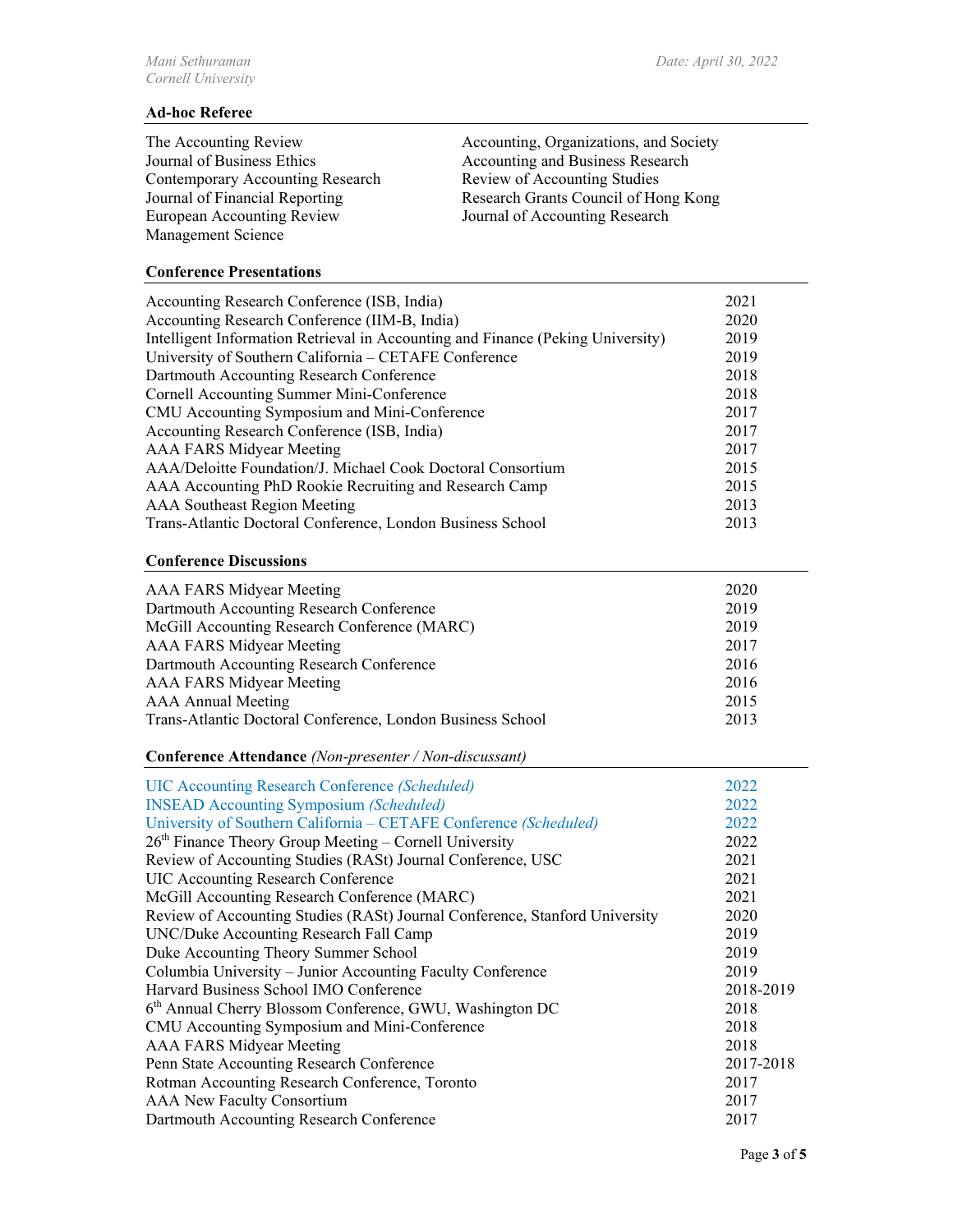| AAA Annual Meeting                                                | 2017       |
|-------------------------------------------------------------------|------------|
| Cornell Accounting Summer Mini-Conference                         | 2016-2019  |
| Southeast Summer Accounting Research Conference (SESARC), Atlanta | 2015       |
| <b>AAA FARS Doctoral Consortium</b>                               | 2014       |
| Northwestern Advanced/Causal Inference Workshop, Chicago/Durham   | 2014       |
| NASD OMX Conference on Capital Markets, UT Austin                 | 2014       |
| Global Issues in Accounting Conference, UNC, Chapel Hill          | 2013-2014  |
| Journal of Business Finance & Accounting Conference               | 2013, 2016 |
| Duke/UNC Accounting Research Fall Camp                            | 2011-2018  |

# **Invited Talks**

| Bocconi University                    | 2022 |
|---------------------------------------|------|
| Society of Quantitative Analysts      | 2021 |
| Nanyang Business School, NTU          | 2021 |
| University of Missouri-Columbia       | 2021 |
| University of Toronto                 | 2021 |
| Harvard Business School               | 2021 |
| Singapore Management University       | 2020 |
| <b>Boston University</b>              | 2020 |
| University of Michigan, Ann Arbor     | 2019 |
| Erasmus University                    | 2019 |
| Rensselaer Polytechnic Institute      | 2017 |
| <b>Boston College</b>                 | 2016 |
| Cornell University                    | 2016 |
| Dartmouth College                     | 2016 |
| <b>Harvard Business School</b>        | 2016 |
| Indiana University                    | 2016 |
| Texas A&M University, College Station | 2016 |
| University of Colorado, Boulder       | 2016 |
| University of Pennsylvania            | 2016 |
| University of Southern California     | 2016 |
| University of Texas, Austin           | 2016 |
| Yale University                       | 2016 |
|                                       |      |

#### **Media Mentions**

*"The Media Goes Where They're Needed"* The FinReg Blog April 27, 2022

*"Forget stock price, 'soft information' key to Coinbase first earnings"* Cornell Chronicle May 12, 2021.

*"Investors to mirror 'Fed Speak' after policy announcement"* Cornell Chronicle March 17, 2021.

*"CEOs Bring in Big Bucks, Even More When a CFO is Hired After Them"* by John Heater, CEO World, September 10, 2020.

"*New Research Finds When CFO is Hired After CEO, CEO Earnings Increase by About 10%",* by Ashley Smith, INFORMS.ORG, August 27, 2020.

*"On Earnings Calls, Cynics Move Markets More",* Fuqua Insights, March 23, 2020.

*"CEO Pay is Higher when the CFO is Newly Hired"* by David McCann, CFO.com, December 9, 2019.

*"The CEO-CFO Relationship and Executive Compensation"* by Michael Blanding*,* News wise, University of Virginia Darden School of Business, December 6, 2019.